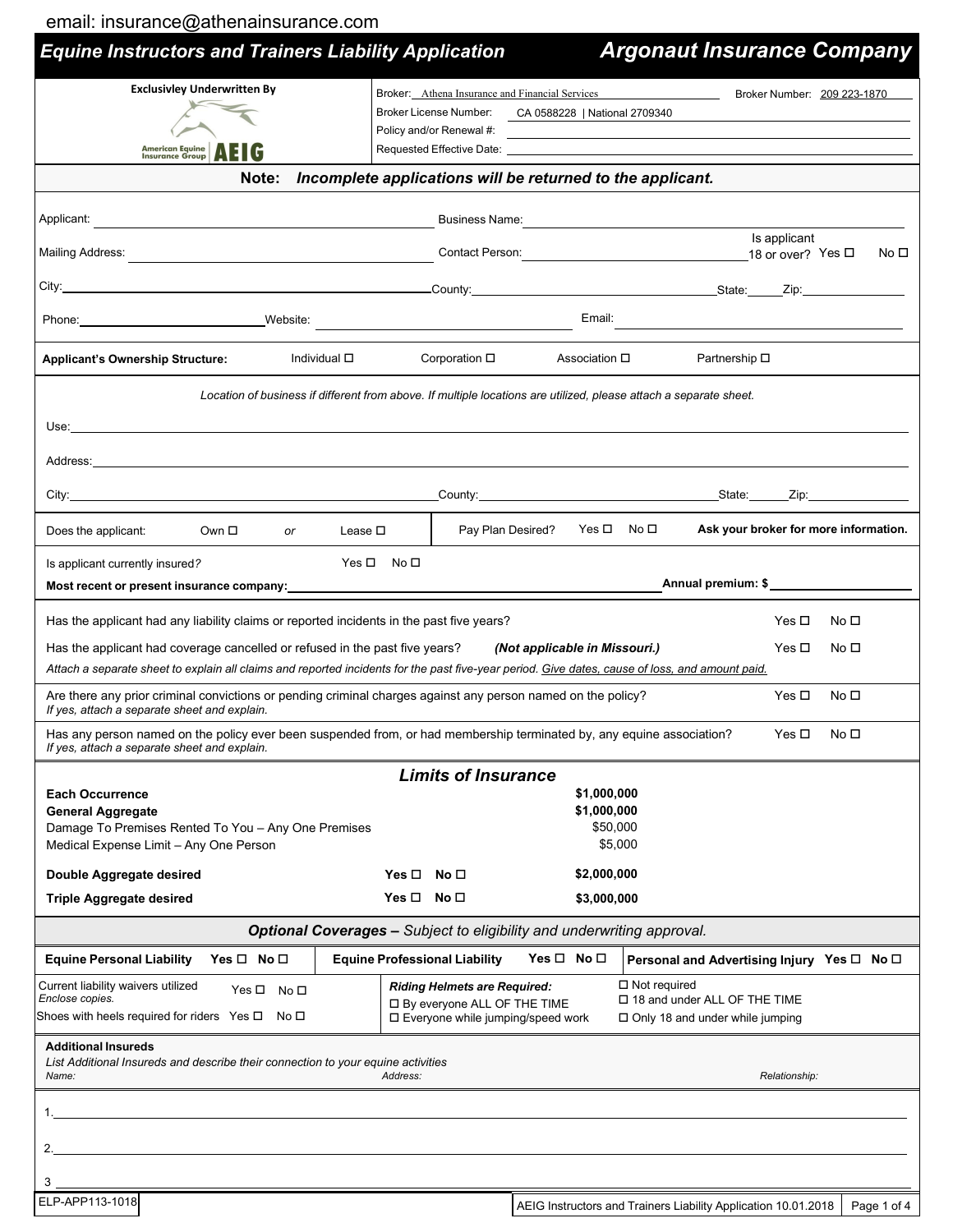| <b>Summary of Equine Activities</b>                                                                                                                                                                                                  |
|--------------------------------------------------------------------------------------------------------------------------------------------------------------------------------------------------------------------------------------|
| Description of your operation: example of your operation:                                                                                                                                                                            |
|                                                                                                                                                                                                                                      |
|                                                                                                                                                                                                                                      |
|                                                                                                                                                                                                                                      |
| Years experience with horses: <u>entitled and the second of Professional years operating this type of an operation as a business: entitled by the second of the second of the second of the second of the second of the second o</u> |
|                                                                                                                                                                                                                                      |
|                                                                                                                                                                                                                                      |
|                                                                                                                                                                                                                                      |
| <b>Owned / Leased Horses</b><br>Total number of horses you own:                                                                                                                                                                      |
| Total number of horses you lease from others:<br>Maximum number of horses you own or lease from others taken off premises (horse shows etc.):                                                                                        |
| Maximum number of horses used for Riding Instruction / School Horses:                                                                                                                                                                |
| No <sub>1</sub><br>Yes □<br>Do you use any horses for driving, pulling, or work?                                                                                                                                                     |
| Training Yes □ No □                                                                                                                                                                                                                  |
| Average number of horses in full training monthly_________________________<br>Average number of training rides weekly on horses not in full training:                                                                                |
| <b>Riding Instruction</b><br>Yes □<br>No □                                                                                                                                                                                           |
| Type of instruction: <u>_________________</u>                                                                                                                                                                                        |
| Operation's Total Riding Instruction, both On and Off Premises                                                                                                                                                                       |
| Total lessons given annually:<br>Average number of weekly lessons given on Client's Own horse(s):<br>Average number of weekly lessons given on School/Insured's horse(s):<br>Average cost per lesson:                                |
| Equestrian Day Camps Yes $\Box$ No $\Box$ If yes, the Equestrian Day Camp Supplemental Application must be completed.                                                                                                                |
|                                                                                                                                                                                                                                      |
| Officiating/Judging<br>Total show days Judging / Officiating annually: _____<br>Yes $\Box$<br>No <sub>1</sub>                                                                                                                        |
| <b>Riding Clinics</b><br>Total Clinic Days: No. of participants per day: No. of participants per day:<br>Yes $\square$<br>No口                                                                                                        |
| Clinic Dates: <u>____________________________</u>                                                                                                                                                                                    |
| Description of Clinic: <b>Example 20</b> No. 2014 19:30 No. 2014 19:30 No. 2014 19:30 No. 2014 19:30 No. 2014 19:30 No. 2014 19:30 No. 2014 19:30 No. 2014 19:30 No. 2014 19:30 No. 2014 19:30 No. 2014 19:30 No. 2014 19:30 No. 20  |
| Yes $\square$<br>No口<br><b>Horse Sales</b><br>Owned by others: ________________<br>Total: __________________                                                                                                                         |
| How many horses do you sell annually:<br>Owned by others: $$$<br>Owned by you: $\frac{\$$<br>Average value of horses sold:                                                                                                           |
| <b>Annual Gross Revenues from Equine Activities</b>                                                                                                                                                                                  |
| Riding Instruction: \$<br>Training: \$<br>Riding Clinics: \$                                                                                                                                                                         |
| Horse Sales: \$<br>Officiating: \$                                                                                                                                                                                                   |
|                                                                                                                                                                                                                                      |
| Total Annual Gross Revenue: \$                                                                                                                                                                                                       |
|                                                                                                                                                                                                                                      |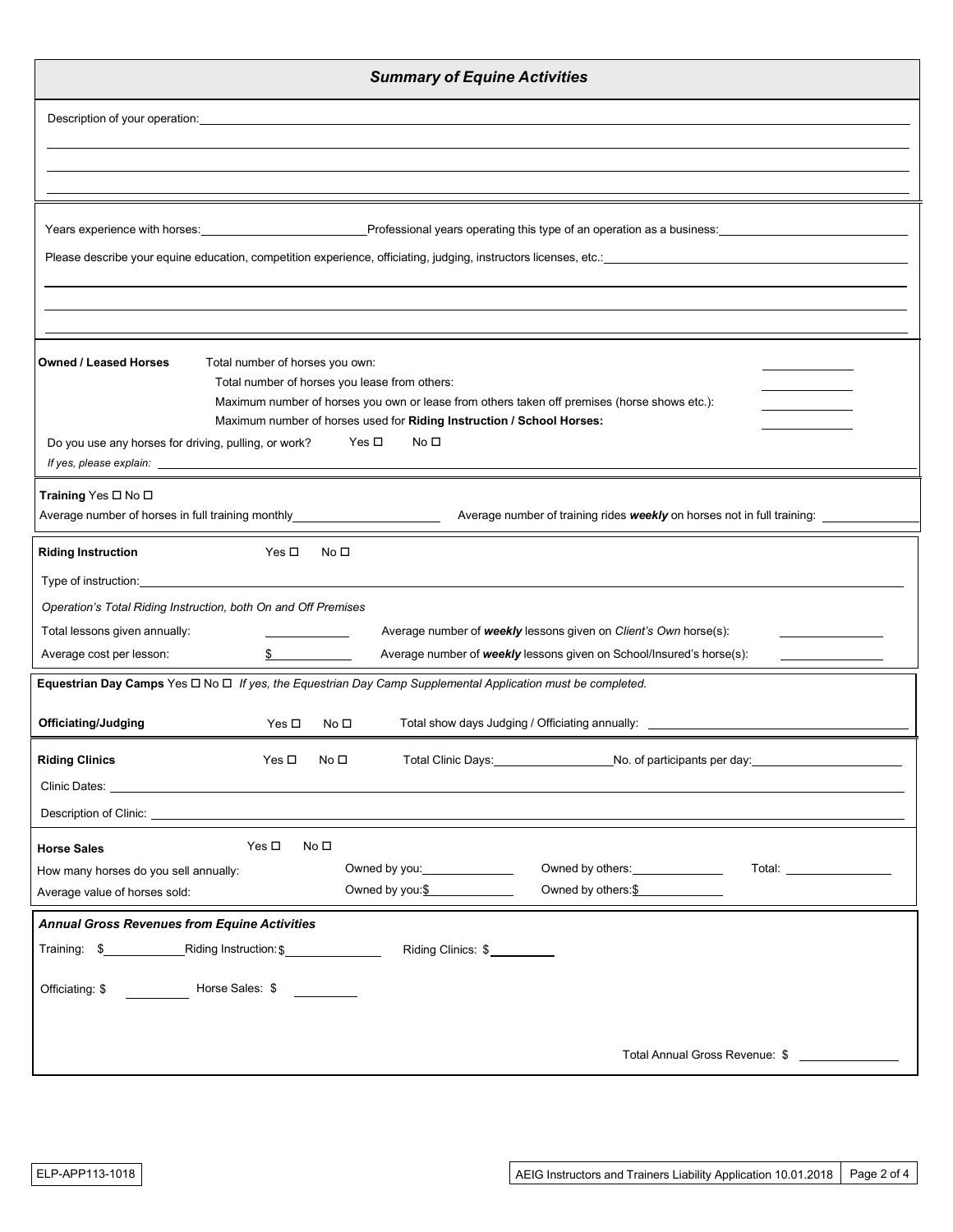|  |  | <b>CARE, CUSTODY, OR CONTROL (CCC)</b> |  |
|--|--|----------------------------------------|--|
|--|--|----------------------------------------|--|

|                                                                    |                                                                                         |                                                                                                                                                                                                                                                                            |                            | Yes                      |    |
|--------------------------------------------------------------------|-----------------------------------------------------------------------------------------|----------------------------------------------------------------------------------------------------------------------------------------------------------------------------------------------------------------------------------------------------------------------------|----------------------------|--------------------------|----|
| Coverage is not available to Commercial Haulers.                   |                                                                                         | The CCC rates below include incidental transportation coverage for transportation of non-owned horses in your care.                                                                                                                                                        |                            |                          |    |
|                                                                    |                                                                                         | Select from the limits below. Premiums shown are for up to 20 horses.                                                                                                                                                                                                      |                            |                          |    |
|                                                                    | <b>Maximum Limit Per Horse</b>                                                          | <b>Aggregate Limit Per Year</b>                                                                                                                                                                                                                                            | <b>Annual Base Premium</b> | Per horse over 20 horses |    |
| 1)                                                                 | \$5,000                                                                                 | \$25,000                                                                                                                                                                                                                                                                   | \$300.00                   | \$5.00                   |    |
| 2)                                                                 | \$5,000                                                                                 | \$50,000                                                                                                                                                                                                                                                                   | \$375.00                   | \$8.00                   |    |
| 3)                                                                 | \$10,000                                                                                | \$50,000                                                                                                                                                                                                                                                                   | \$400.00                   | \$9.00                   |    |
| 4)                                                                 | \$10,000                                                                                | \$100,000                                                                                                                                                                                                                                                                  | \$475.00                   | \$10.00                  |    |
| 5)                                                                 | \$15,000                                                                                | \$100,000                                                                                                                                                                                                                                                                  | \$500.00                   | \$13.00                  |    |
| 6)                                                                 | \$25,000                                                                                | \$100,000                                                                                                                                                                                                                                                                  | \$550.00                   | \$15.00                  |    |
| 7)                                                                 | \$25,000                                                                                | \$250,000                                                                                                                                                                                                                                                                  | \$600.00                   | \$17.00                  |    |
| 8)                                                                 | \$25,000                                                                                | \$300,000                                                                                                                                                                                                                                                                  | \$700.00                   | \$18.00                  |    |
| 9)                                                                 | \$50,000                                                                                | \$300,000                                                                                                                                                                                                                                                                  | \$1,100.00                 | \$20.00                  |    |
| 10)                                                                | \$100,000                                                                               | \$300,000                                                                                                                                                                                                                                                                  | \$1,400.00                 | \$25.00                  |    |
| 11)                                                                | \$100,000                                                                               | \$500,000                                                                                                                                                                                                                                                                  | <b>Submit for Quote</b>    |                          |    |
| 12)                                                                | \$250,000                                                                               | \$500,000                                                                                                                                                                                                                                                                  | <b>Submit for Quote</b>    |                          |    |
| (13)                                                               | \$500,000                                                                               | \$1,000,000                                                                                                                                                                                                                                                                | <b>Submit for Quote</b>    |                          |    |
|                                                                    |                                                                                         | If only local transportation coverage is desired, mark "No" and \$100 will be deducted from the total CCC premium.                                                                                                                                                         |                            |                          | No |
|                                                                    |                                                                                         | (If you marked "No", local transportation coverage will be provided only up to a 100 mile radius from your premises as stated in the Declarations of the policy.)                                                                                                          |                            |                          |    |
|                                                                    |                                                                                         |                                                                                                                                                                                                                                                                            |                            |                          |    |
|                                                                    | Average number of non-owned horses in your Care, Custody, or Control (Sales, Training): |                                                                                                                                                                                                                                                                            |                            |                          |    |
|                                                                    |                                                                                         |                                                                                                                                                                                                                                                                            |                            |                          |    |
|                                                                    | Maximum number of non-owned horses in your Care, Custody, or Control (Sales, Training): |                                                                                                                                                                                                                                                                            |                            |                          |    |
|                                                                    |                                                                                         | Maximum value of an individual non-owned horse in your Care, Custody, or Control (Sales, Training):                                                                                                                                                                        |                            |                          |    |
|                                                                    |                                                                                         |                                                                                                                                                                                                                                                                            |                            |                          |    |
| Do you transport horses in your Care, Custody, or Control?         |                                                                                         |                                                                                                                                                                                                                                                                            |                            | Yes                      | No |
|                                                                    |                                                                                         | If yes, how often, for what reasons, and for whom you transport horses: example and the state of the state of the state of the state of the state of the state of the state of the state of the state of the state of the stat                                             |                            |                          |    |
|                                                                    |                                                                                         |                                                                                                                                                                                                                                                                            |                            |                          |    |
|                                                                    |                                                                                         |                                                                                                                                                                                                                                                                            |                            |                          |    |
|                                                                    |                                                                                         |                                                                                                                                                                                                                                                                            |                            |                          |    |
|                                                                    |                                                                                         | Do you transport horses not usually in your Care, Custody, or Control? (Coverage not provided for Commercial Haulers.)                                                                                                                                                     |                            | Yes                      | No |
|                                                                    |                                                                                         |                                                                                                                                                                                                                                                                            |                            |                          |    |
|                                                                    |                                                                                         |                                                                                                                                                                                                                                                                            |                            |                          |    |
|                                                                    |                                                                                         |                                                                                                                                                                                                                                                                            |                            |                          |    |
| Are your horse trailers in good repair?                            |                                                                                         |                                                                                                                                                                                                                                                                            |                            | Yes                      | No |
|                                                                    |                                                                                         |                                                                                                                                                                                                                                                                            |                            |                          |    |
|                                                                    |                                                                                         |                                                                                                                                                                                                                                                                            |                            | Yes                      | No |
|                                                                    |                                                                                         | If you have not listed all of your activities and exposures with explanations and revenues, list them here. Use extra pages as necessary.<br>(REMEMBER: EXPOSURES NOT DECLARED ARE NOT COVERED.)<br>NO COVERAGE WILL BE PROVIDED FOR COMMERCIAL TRAIL RIDING ACTIVITIES!   |                            |                          |    |
|                                                                    |                                                                                         |                                                                                                                                                                                                                                                                            |                            |                          |    |
| Are your horse trailers on a regular maintenance program?<br>Note: | dates that have not been declared to the Company in advance of the clinic.              | If dates have not been set, Written Notice of the clinic must be received in our office prior to the clinic date. Coverage is not provided for clinic                                                                                                                      |                            |                          |    |
| Note:                                                              |                                                                                         | If you have activities which are not described within this application, please use the full Commercial General Liability Application form. Any<br>events or activities not described/disclosed are not covered. Coverage will be provided only for exposures marked "Yes." |                            |                          |    |